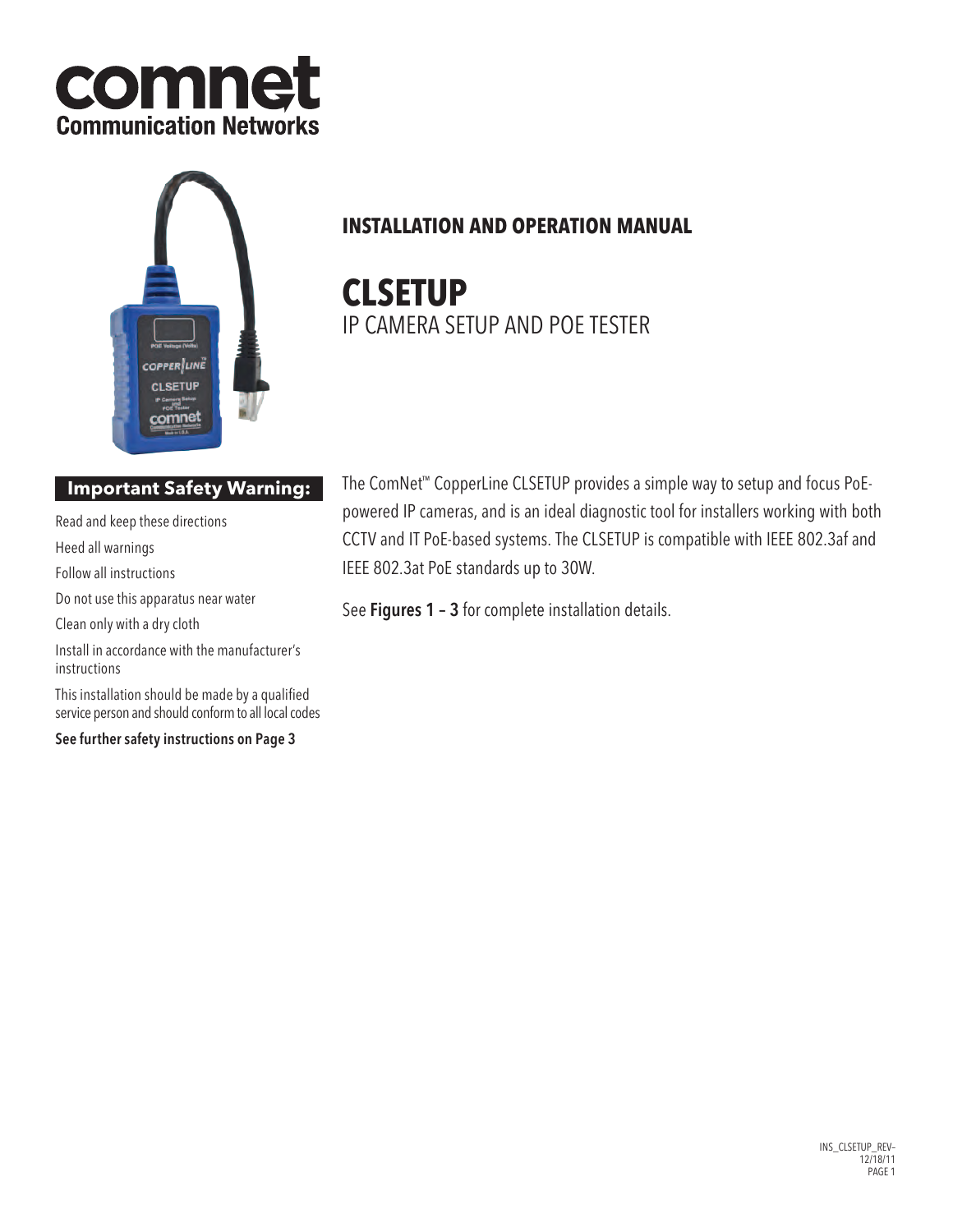### FIGURE 1 – CLSETUP



#### FIGURE 2 – CCLSETUP

LEFT PANEL NOTIFIED AND RIGHT PANEL





## Directions for the CLSETUP IP Camera Setup and POE Tester

Refer to Figure 3

- Disconnect the network cable
- Connect pigtail cable to the camera
- Connect network cable to "Network" connector
- Connect "Laptop" connector to your laptop using standard patch cable
- After the camera power is on the CLSETUP will display the PoE voltage applied to the camera
- Open your browser or viewing software to view the camera image for adjustments

#### FIGURE 3 – CLSETUP CONNECTIONS